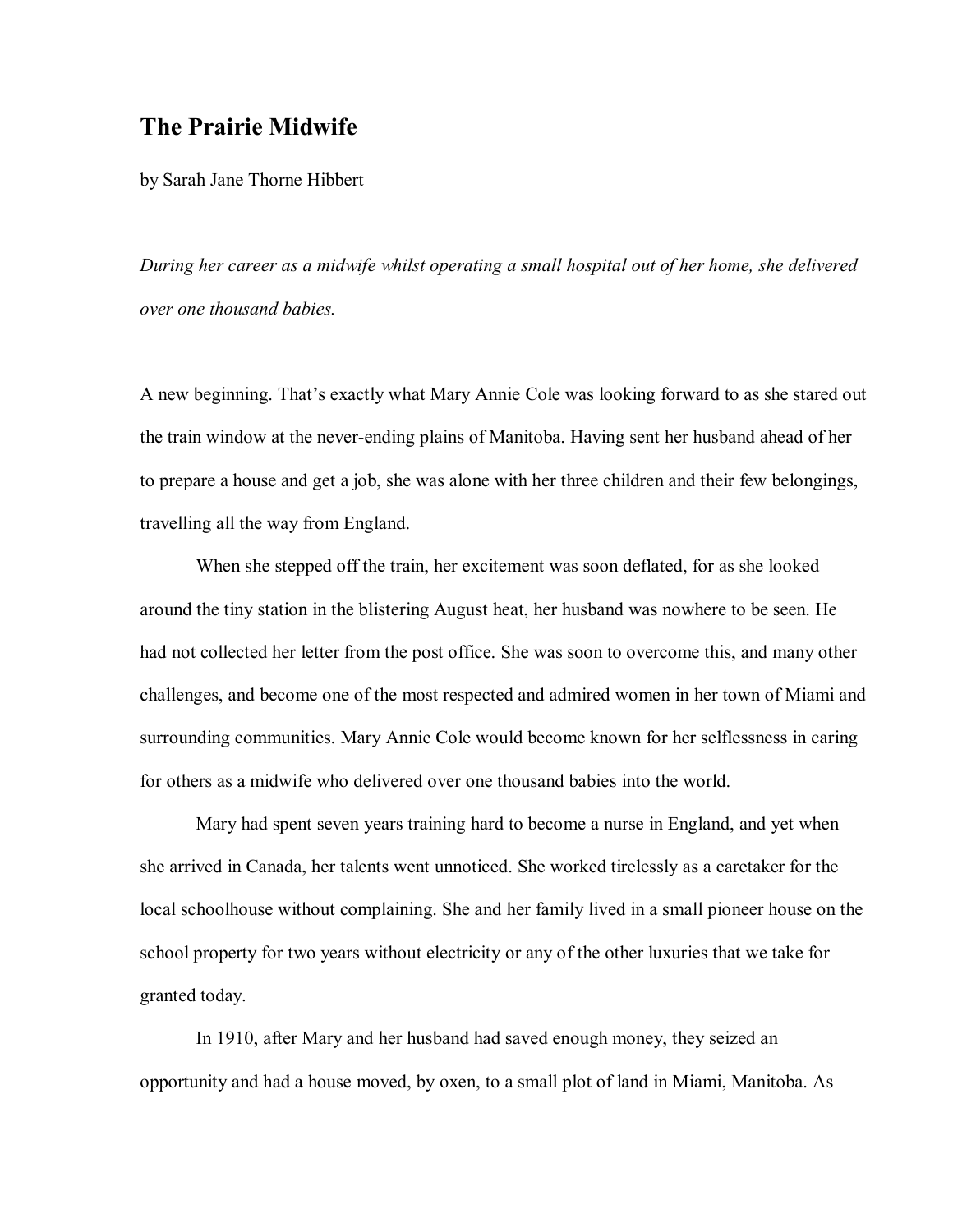soon as her family had settled, Mary Annie Cole started to tend to those in need of medical care, opening up her family home. She treated everyone with the same respect and warmth no matter how wealthy they were or from what background they came. Mary soon gained quite a reputation in the small town of Miami for being not only a wonderful nurse but also a remarkable human being. If ever a local child fell down and skinned a knee or forgot their lunch at home, they would go visit Mrs. Cole, for Mary always made time for others, no matter how big or small their requests.

Seeing Mary's talent in the medical field and recognizing the need for a safe facility for the women of Miami and the surrounding area to deliver their babies, the local doctor, S.E. Holmes, began canvassing the neighbourhood for funds to build a maternity hospital. In 1921, the small hospital was built and connected to the Cole house. It consisted of two wards and a basement, but it was perfect in Mary's eyes. She made every women who came to her hospital feel at home no matter where they came from. Mary would have to accommodate many unexpected arrivals and would often have to make meals for over ten people. At times there were more than four babies who would have to share two cradles in the Coles' living room so that their cries would not wake the resting mothers.

Over the course of her career, Mary would deliver over one thousand babies in her small hospital, sharing one of the most emotional times in a person's life while offering safety and comfort. She shared the overwhelming joy with every mother, never failing to agree with the mother that hers was definitely the most beautiful baby she had ever seen.

After giving birth, the mother would spend ten days recovering at the hospital, eight of which were spent in bed. Every single hour of the day Mary would be busy. She would cook meals outside on the wood stove in the searing summer heat, tend to her vegetable garden, care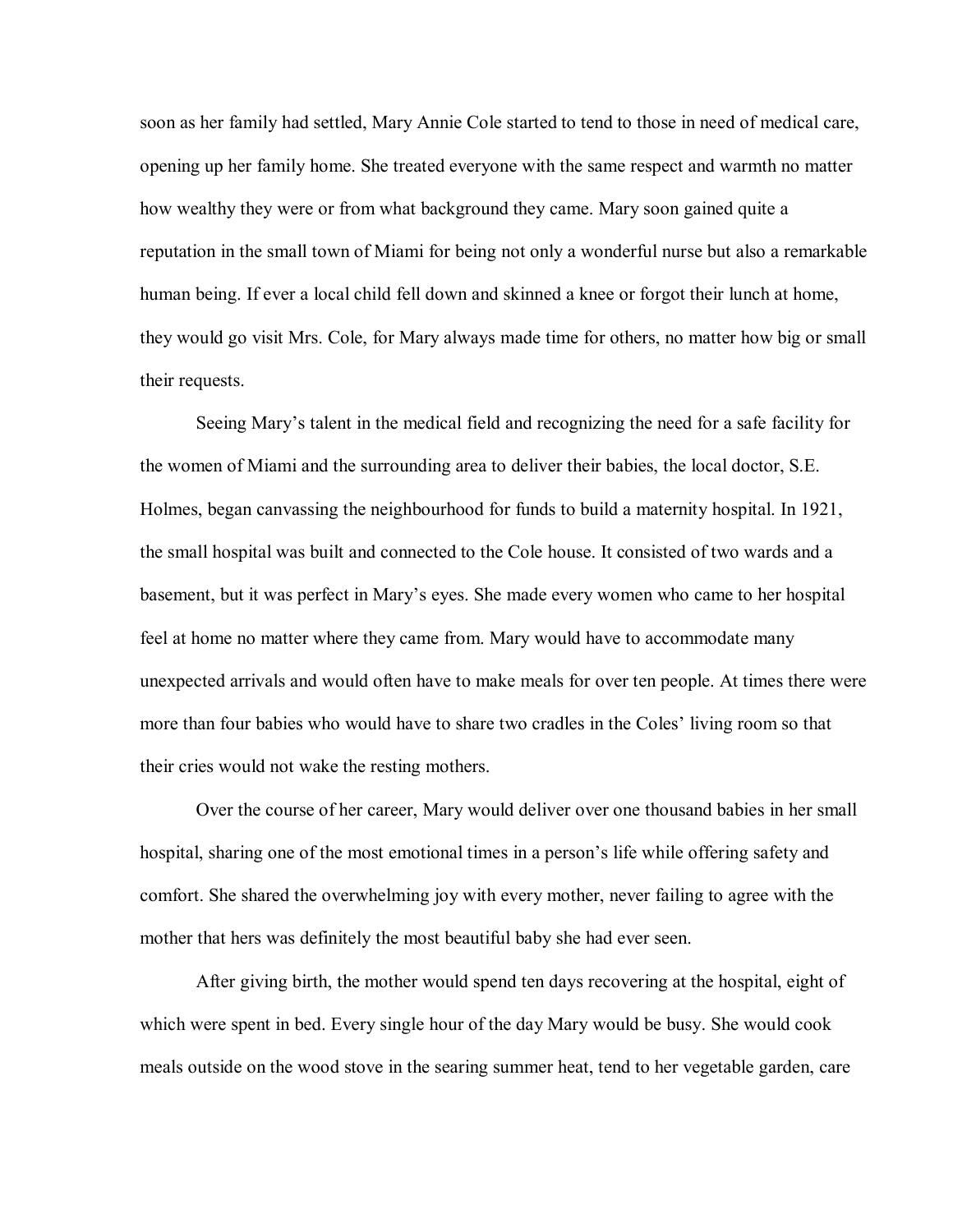for the newborn babies, and look after her own children. One can only imagine the spirit and heart of gold this woman had, for she blessed everyone in her presence with her kind and compassionate nature.

The average charge for all her services was thirty dollars, but she was known never to refuse anyone in need and would often accept a half-pig or a load of firewood for payment. Even though money was scarce in those times she never complained about her finances. Her determination and her drive to succeed in this new land, despite all the challenges and hardships that were thrown at her along the way, were an inspiration a hundred years ago and continue to be to those who knew her or have heard her story.

On March 29 2947, at the age of sixtyone, Mary Annie Cole retired, and a ceremony was held at the Miami Sunday School. Over 250 women showed up at the service to honour Mrs. Cole, filling the small school to capacity. Mary Annie Cole lived a life of sacrifice and devotion that shone through the night.

After Mary died in 1967 her memory lived on in the small town of Miami. On June 21, 2003, a street was renamed "Cole Street" in Miami, Manitoba, in her honour. Mary is a classic example of the hardships borne and accomplishments achieved by the pioneer women of that era. Working against all odds to create and establish a life in a new country, Mary Annie Cole's story is definitely worth telling.

## Quote:

"I wish to thank you all from the very bottom of my heart. ... All I can say now is Good-bye and God bless you."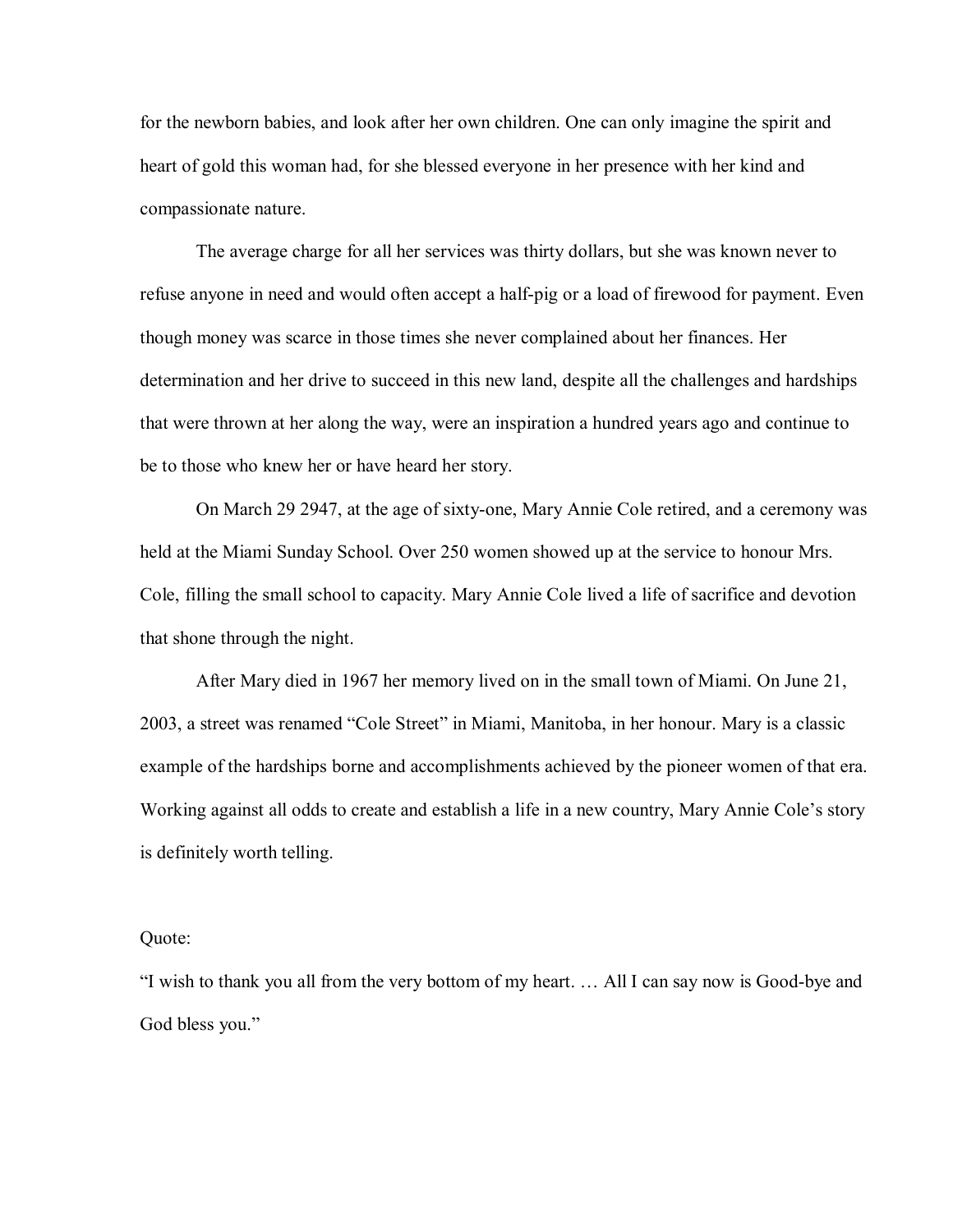— Mary Annie Cole on the eve of her retirement as matron of the Miami Cottage Hospital at a ceremony in her honour. (*Duffrin Leader*, 1947)